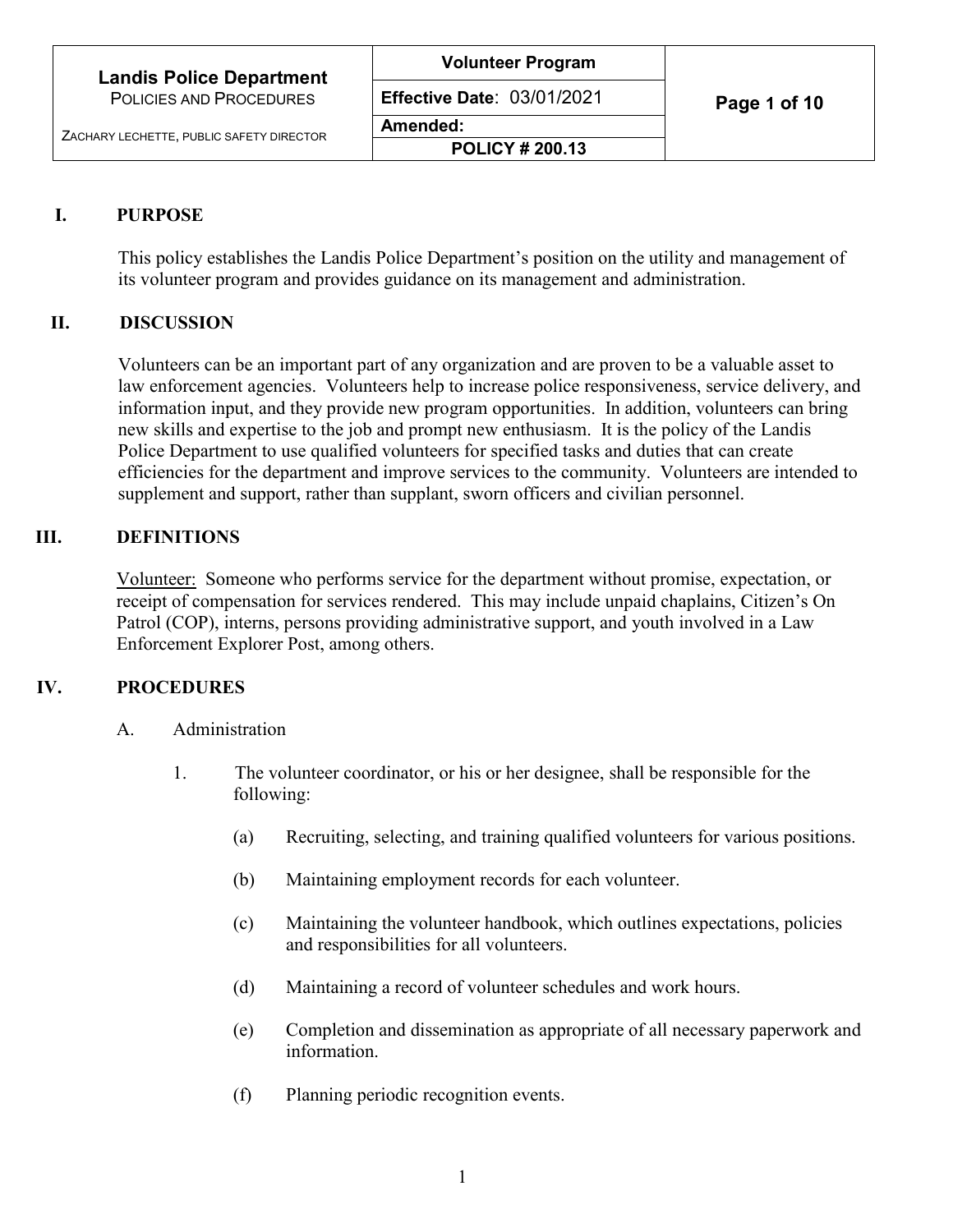- (g) Administering discipline when warranted.
- 2. All requests for volunteers shall be routed through the designated chain of command for review and volunteer selection.
- B. Recruitment

Volunteers shall be recruited on a continuous and ongoing basis consistent with this department's policy on equal opportunity nondiscriminatory employment. A primary qualification for participation in the application process shall be an interest in and ability to assist the agency in serving the public.

- C. Screening
	- 1. All prospective volunteers shall complete the volunteer application form.
	- 2. The volunteer coordinator, or designee, shall conduct a face-to-face interview with an applicant under consideration.
	- 3. A documented background investigation shall be completed on each volunteer applicant and shall include but not necessarily be limited to the following:
		- (a) Traffic and criminal record
		- (b) Employment
		- (c) References
- D. Selection and Placement
	- 1. Upon their selection, applicants shall receive a confirmation letter prior to the start of service.
	- 2. All volunteers shall receive a copy of departmental and town policies.
	- 3. All volunteers shall be required to sign a volunteer agreement.
	- 4. Volunteers shall be placed only in job assignments or programs that are consistent with their knowledge, skills, abilities, and the needs of the Landis Police Department.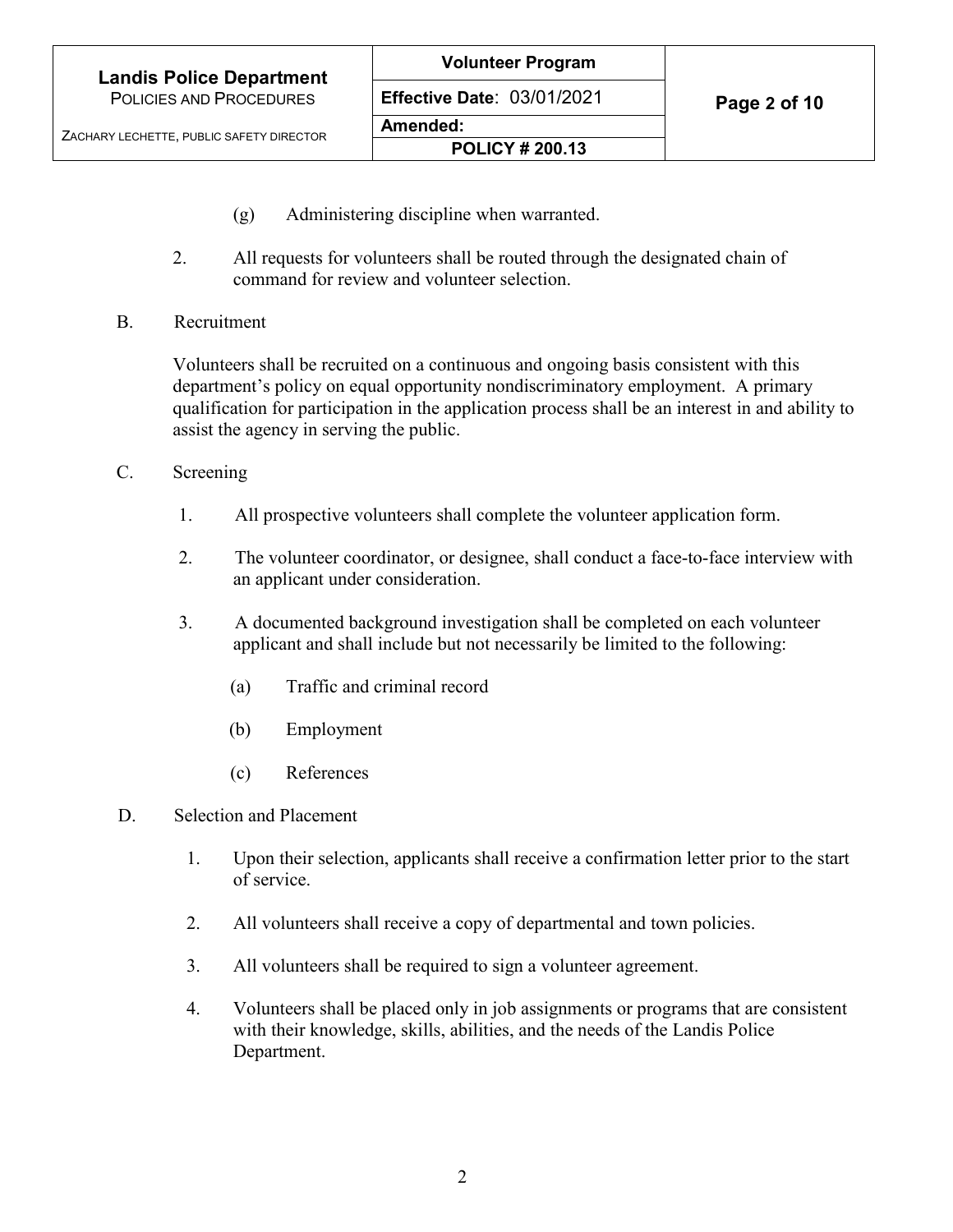#### E. Position Description

- 1. Volunteers shall be provided with a comprehensive written position description detailing their duties.
- 2. Volunteers shall be used only in accordance with this description. Volunteers shall not work without a written job description or outside the limits of job responsibilities specified in the job description.
- 3. Position descriptions shall be reviewed periodically to ensure that they accurately reflect the volunteer's duties and responsibilities.

#### F. Training

- 1. Volunteers shall be provided with an orientation program to acquaint them with the department, personnel, policies, and procedures that have a direct impact on their work assignment.
- 2. Volunteers shall receive position-specific training to ensure they have adequate knowledge and skills to complete tasks required by the position.
- 3. Volunteers shall receive periodic ongoing training as deemed appropriate by their supervisor or volunteer coordinator.
- 4. Training shall reinforce to volunteers that they may not intentionally represent themselves as, or by omission infer that they are, sworn officers or other full-time members of the Landis Police Department. They shall always represent themselves as volunteers.
- 5. All volunteers shall comply with the rules of conduct and with all orders and directives, either oral or written, issued by the Landis Police Department.
- G. Fitness for Duty
	- 1. No volunteer shall report to work or be on duty when his or her judgment or physical condition had been impaired by alcohol, medication, other substances, illness, or injury.
	- 2. Volunteers shall report to their supervisor any changes in status that may affect their ability to fulfill their duties. This includes, but is not limited to, the following: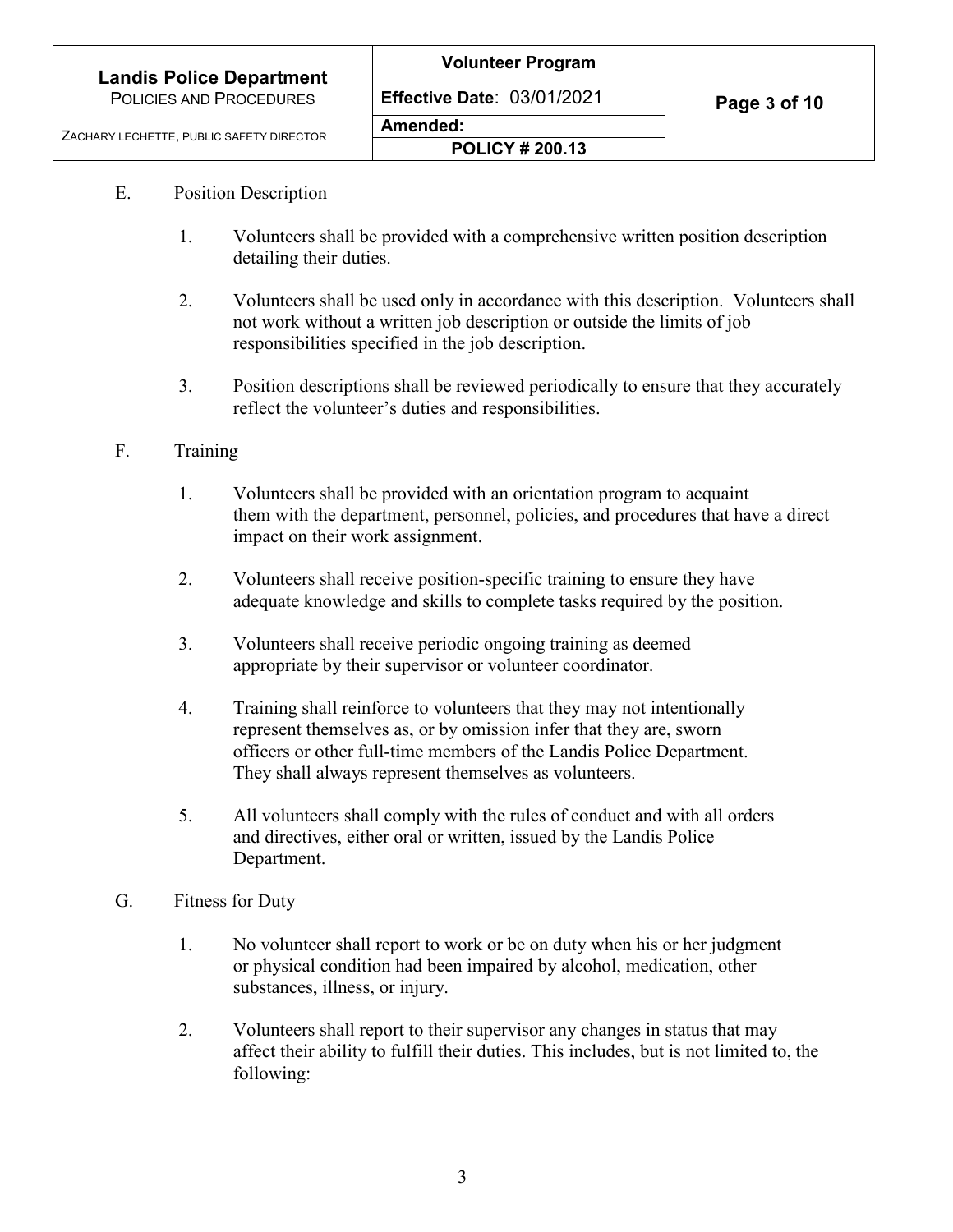ZACHARY LECHETTE, PUBLIC SAFETY DIRECTOR

- 
- (a) Driver's license
- (b) Medical condition
- (c) Arrests
- (d) Criminal investigations
- H. Dress Code
	- 1. Volunteers shall conform to department-approved dress consistent with their duty assignment.
	- 2. Uniforms authorized for volunteers shall be readily distinguishable from those worn by sworn officers.
	- 3. No volunteer shall wear his or her uniform or identifiable parts of that uniform while off duty.
	- 4. Volunteers shall be required to return any issued uniform or agency clothing at the termination of service.
- I. Confidentiality
	- 1. With appropriate security clearance, volunteers may have access to confidential information such as criminal histories, or investigative files. Unless otherwise directed by a supervisor or departmental policy, all police information shall be considered confidential. Only that information specifically identified and approved by authorized personnel shall be released. Confidential information shall be given only to persons who have a need and a right to know as determined by departmental policy and supervisory personnel.
	- 2. Each volunteer shall sign a nondisclosure agreement. Subsequent disclosure of any confidential information, verbally, in writing, or by any other means, shall be grounds for immediate dismissal and possible criminal prosecution.
	- 3. Volunteers shall not address public gatherings, appear on radio or television, prepare any article for publication, act as correspondents to a newspaper or other periodical, release or divulge any information concerning the activities of the agency, or maintain that they represent the agency in such matters without permission from the proper agency personnel.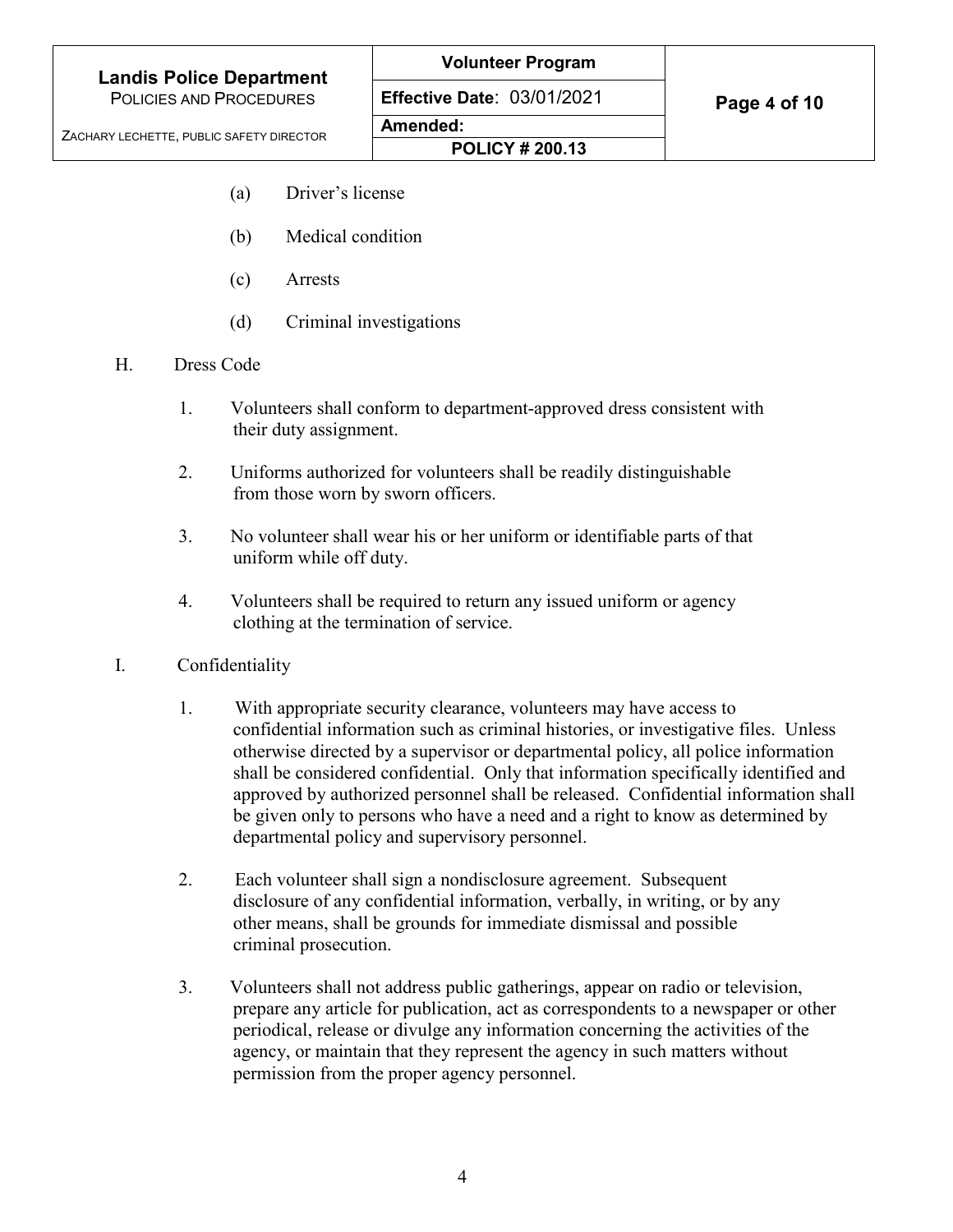- J. Property and Equipment
	- 1. Volunteers shall be issued an identification card that must be worn at all times while on duty.
	- 2. Any fixed and portable equipment issued by the agency shall be for official and authorized use only.
	- 3. Any property or equipment issued to a volunteer shall remain the property of the Landis Police Department and shall be returned at the termination of service.
- K. Disciplinary Procedures / Termination

A volunteer may be removed from the volunteer program at the discretion of the Chief of Police or his designee. Termination of volunteers shall not be subject to due process considerations and volunteers shall have no property interests in their continued employment.

- L. Evaluation
	- 1. An evaluation of the overall volunteer program shall be conducted on an annual basis.
	- 2. Regular personnel evaluations shall be conducted with volunteers to ensure the best use of human resources available, to ensure personnel problems can be identified and dealt with promptly and fairly, and to ensure optimum job satisfaction on the part of volunteers.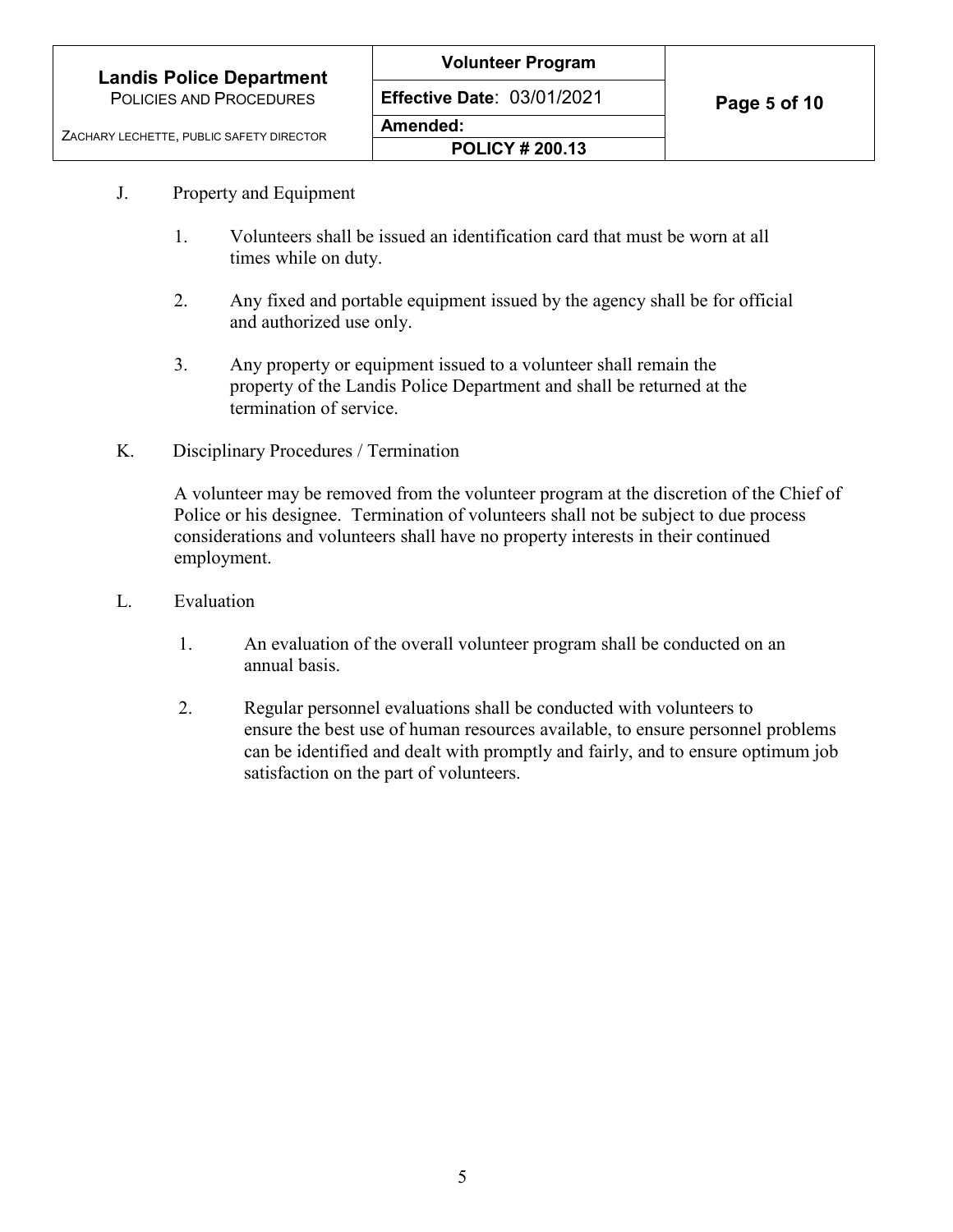**Volunteer Program**

**Effective Date: 03/01/2021 Page 6 of 10** 

ZACHARY LECHETTE, PUBLIC SAFETY DIRECTOR

**POLICY # 200.13**

# Landis Police Department Volunteers In Policing Application

**Amended:**

**Please fill out completely or the application will not be processed. If any section does not apply to you, please indicate by writing "N/A". The Landis Police Department appreciates your interest in service and commends your spirit to volunteer.** 

# PERSONAL INFORMATION

| First Name<br>Last Name                                        | M.I.<br>Age                  | SS# | Date of Birth       |  |
|----------------------------------------------------------------|------------------------------|-----|---------------------|--|
| Home Address                                                   | City                         | Zip | Place of Birth      |  |
| Home Phone Number                                              | <b>Business Phone Number</b> |     | Mobile Phone Number |  |
| Email Address                                                  |                              |     |                     |  |
| Previous Address(s) Last Five Years:                           |                              |     |                     |  |
|                                                                |                              |     |                     |  |
|                                                                |                              |     |                     |  |
| TELL US A LITTLE ABOUT YOURSELF                                |                              |     |                     |  |
| What are your hobbies and interests?                           |                              |     |                     |  |
| Have you volunteered before? If so, what did you do and where? |                              |     |                     |  |
| Do you prefer an office setting or a more active role?         |                              |     |                     |  |
|                                                                |                              |     |                     |  |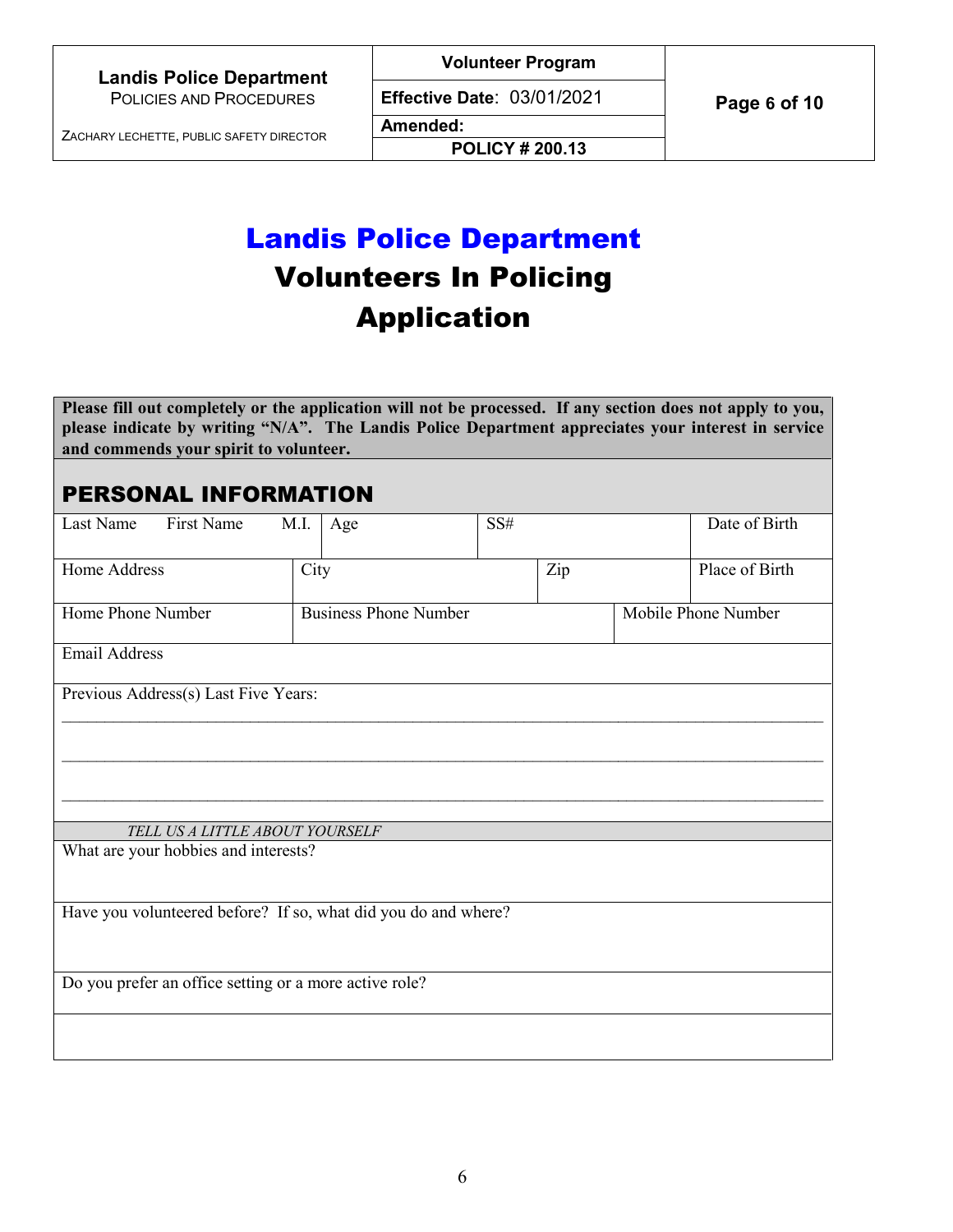#### **Landis Police Department** POLICIES AND PROCEDURES

**Volunteer Program**

ZACHARY LECHETTE, PUBLIC SAFETY DIRECTOR

**Effective Date: 03/01/2021 Page 7 of 10** 

**Amended:**

**POLICY # 200.13**

# **Volunteer Skills Survey**

# NAME:

Please check the appropriate boxes that represent your current interests and/or skills:

| Typing                 | <b>Statistics</b>     |
|------------------------|-----------------------|
| Computer Skills        | Vehicle Maintenance   |
| Answering phones       | Data Entry            |
| Filing                 | Team Work             |
| Transcription          | Role Playing          |
| <b>Public Speaking</b> | Driving               |
| Audio/Video            | <b>Writing</b>        |
| CPR (current yes/no)   | <b>Record Keeping</b> |
| First Aid              | Meeting the Public    |
| Research               | <b>Working Alone</b>  |

Other specialized skills, hobbies, or interests you possess:

If a position is available, do you have a preference where you would like to volunteer?

\_\_\_\_\_\_\_\_\_\_\_\_\_\_\_\_\_\_\_\_\_\_\_\_\_\_\_\_\_\_\_\_\_\_\_\_\_\_\_\_\_\_\_\_\_\_\_\_\_\_\_\_\_\_\_\_\_\_\_\_\_\_\_\_\_\_\_\_\_\_\_\_\_\_\_\_\_\_\_\_\_\_

\_\_\_\_\_\_\_\_\_\_\_\_\_\_\_\_\_\_\_\_\_\_\_\_\_\_\_\_\_\_\_\_\_\_\_\_\_\_\_\_\_\_\_\_\_\_\_\_\_\_\_\_\_\_\_\_\_\_\_\_\_\_\_\_\_\_\_\_\_\_\_\_\_\_\_\_\_\_\_\_\_\_

\_\_\_\_\_\_\_\_\_\_\_\_\_\_\_\_\_\_\_\_\_\_\_\_\_\_\_\_\_\_\_\_\_\_\_\_\_\_\_\_\_\_\_\_\_\_\_\_\_\_\_\_\_\_\_\_\_\_\_\_\_\_\_\_\_\_\_\_\_\_\_\_\_\_\_\_\_\_\_\_\_\_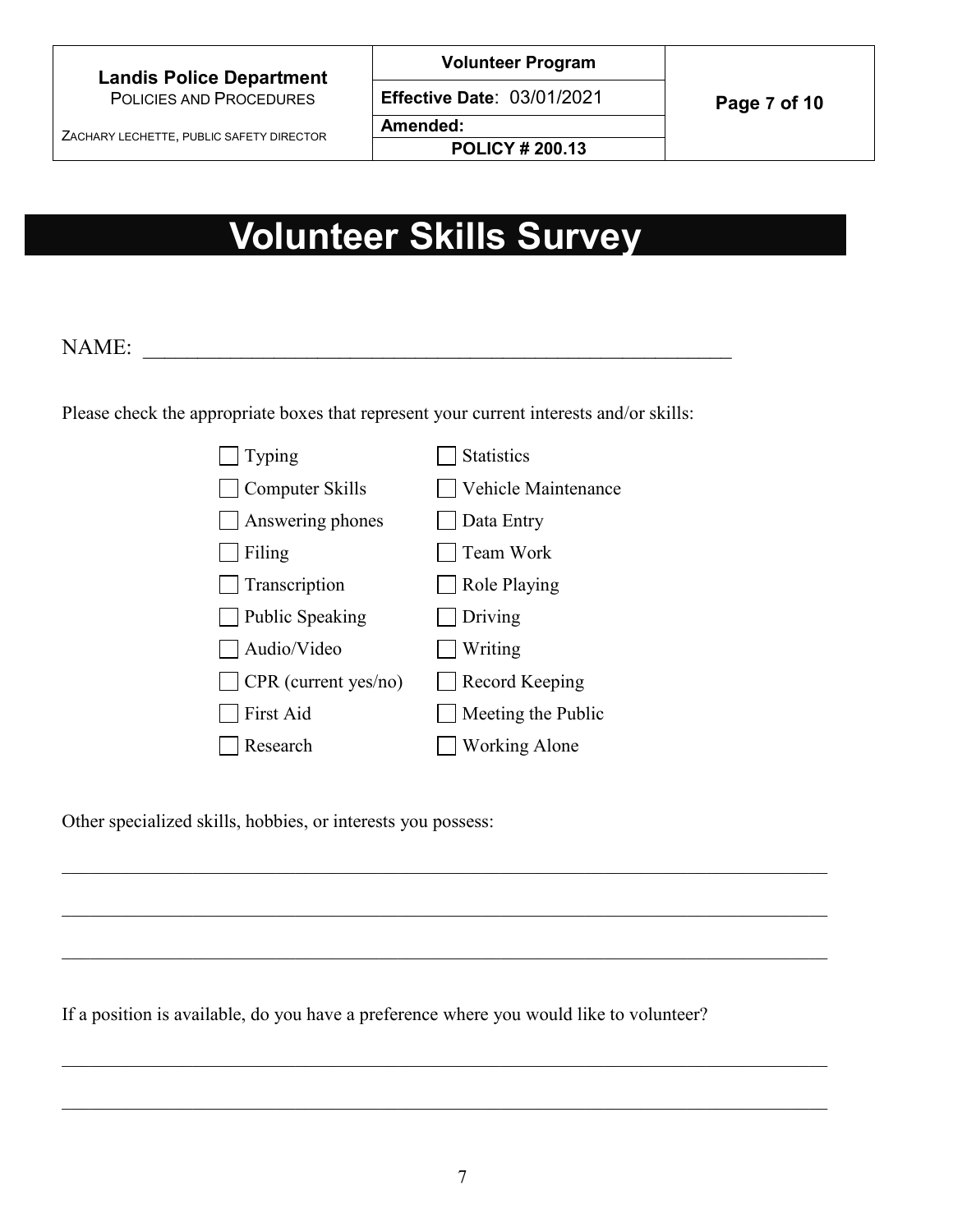

# **MEDICAL WAIVER**

I, \_\_\_\_\_\_\_\_\_\_\_\_\_\_\_\_\_\_\_\_\_\_\_\_\_\_\_\_\_\_\_\_\_\_\_\_\_\_\_\_\_\_\_\_\_ understand that I must be in good physical condition to perform the duties of a volunteer with the Landis Police Department.

These duties may include but are not limited to driving, moderate walking, entering and exiting a vehicle several times and occasionally standing for an extended period of time. By signing this waiver, I acknowledge that I am in good physical condition and have no medical limitations that would prohibit my participation in the volunteer program.

Volunteers Signature:

# TO BE COMPLETED BY PHYSICIAN

I, M.D., am aware of any conditions or restrictions, which would prohibit my patient from participating in any of the activities listed above.

----------------------------------------------------------------------------------------------------------------------------

Physicians Signature Date

Physician's Address:

Phone: \_\_\_\_\_\_\_\_\_\_\_\_\_\_\_\_\_\_\_\_\_\_\_\_\_\_\_\_\_\_\_\_

 $\mathcal{L}_\text{max} = \frac{1}{2} \sum_{i=1}^{n} \frac{1}{2} \sum_{i=1}^{n} \frac{1}{2} \sum_{i=1}^{n} \frac{1}{2} \sum_{i=1}^{n} \frac{1}{2} \sum_{i=1}^{n} \frac{1}{2} \sum_{i=1}^{n} \frac{1}{2} \sum_{i=1}^{n} \frac{1}{2} \sum_{i=1}^{n} \frac{1}{2} \sum_{i=1}^{n} \frac{1}{2} \sum_{i=1}^{n} \frac{1}{2} \sum_{i=1}^{n} \frac{1}{2} \sum_{i=1}^{n} \frac{1$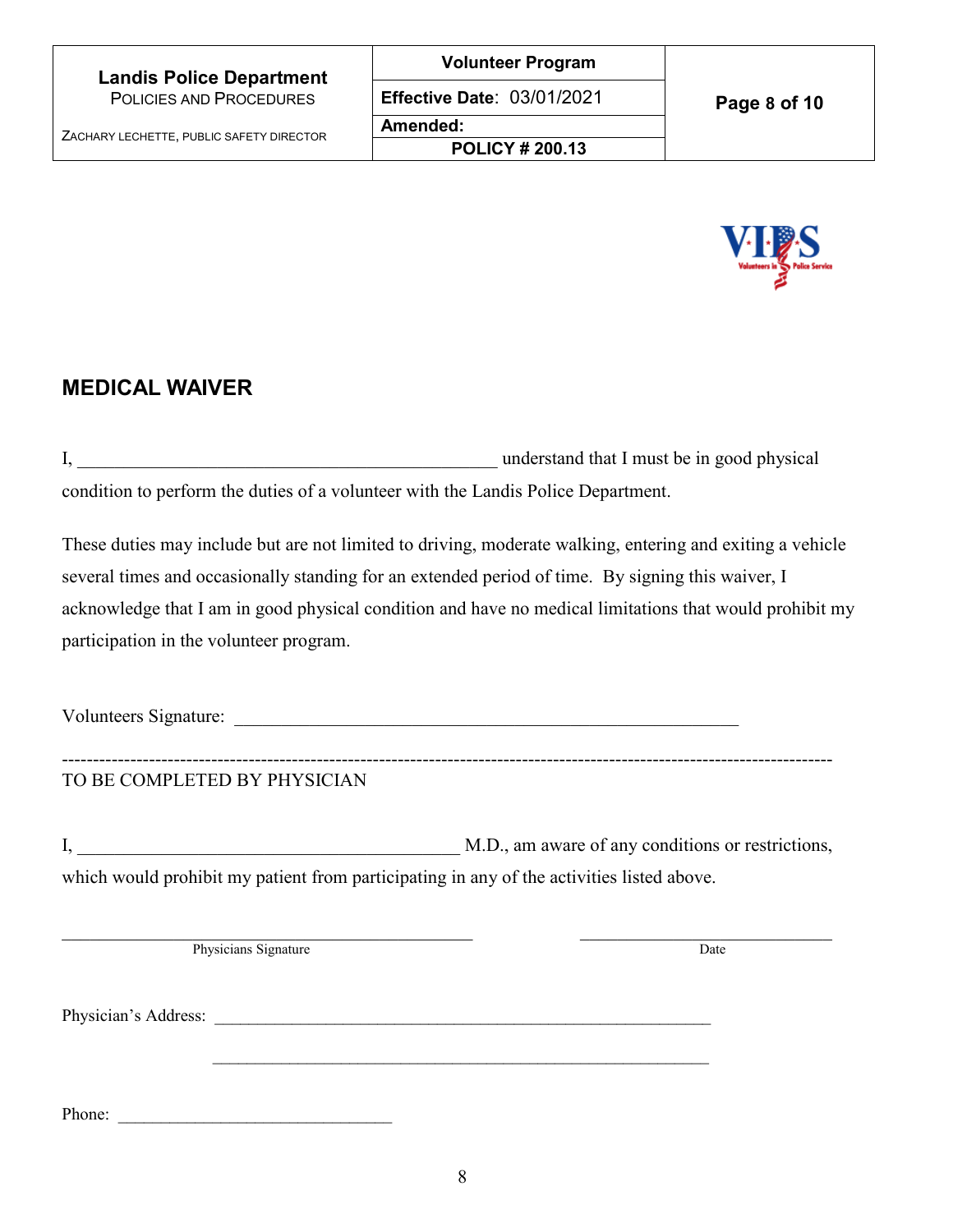**Volunteer Program**

**Amended:**

**POLICY # 200.13**

# **Landis Police Department**

# **Release and Waiver of Liability for Volunteers**

The purpose of this waiver is to establish an understanding between Landis Police Volunteers and the Landis Police Department regarding liability issues. I want to volunteer my services to the Town of Landis Police Department. I certify that I am in good mental and physical condition and I understand the inherent risks associated with acting as a volunteer including the risk of physical injury or death. I understand that these risks may include, but are not limited to, slips and falls, physical activity and exertion, muscle and ligament strains, pulls and tears, abnormalities of blood pressure or cardiac arrest, assault and battery, cuts and punctures from debris, glass, nails, hypodermic needles, wire, rocks, concrete, cans, and other sharp objects. I further understand that I risk aggravating any preexisting physical condition I may have in the performance of these services.

I understand that while my volunteer services will be at the direction of the Town of Landis, its Police Officers and police employees, I am nevertheless not an employee of the Town of Landis. I further understand that I am a volunteer and that no employee/employer, master/servant relationship is created between myself and the Town of Landis or the Landis Police Department and that I will receive no compensation of any kind for my participation as a volunteer and that there is no promise of paid employment or future paid employment. There is no employment contract or other contract of hire between me and the Town of Landis and the Landis Police Department. I acknowledge that the volunteering of time and/or services does not constitute employment. In consideration of the Town of Landis allowing me to participate as a volunteer, I agree not to sue and forever release, waive and discharge the Town of Landis from any and all liability to me or my personal representatives, assigns, heirs, children, dependents, spouse and relatives from any and all claims, causes of action, losses, judgments, liens, costs, demands or damages that are caused by or arise from any injury (including death) to me or my property. I assume all risks associated with my participation as a volunteer. I understand that the performance of these volunteer services may be hazardous, and I specifically waive any liability for

9